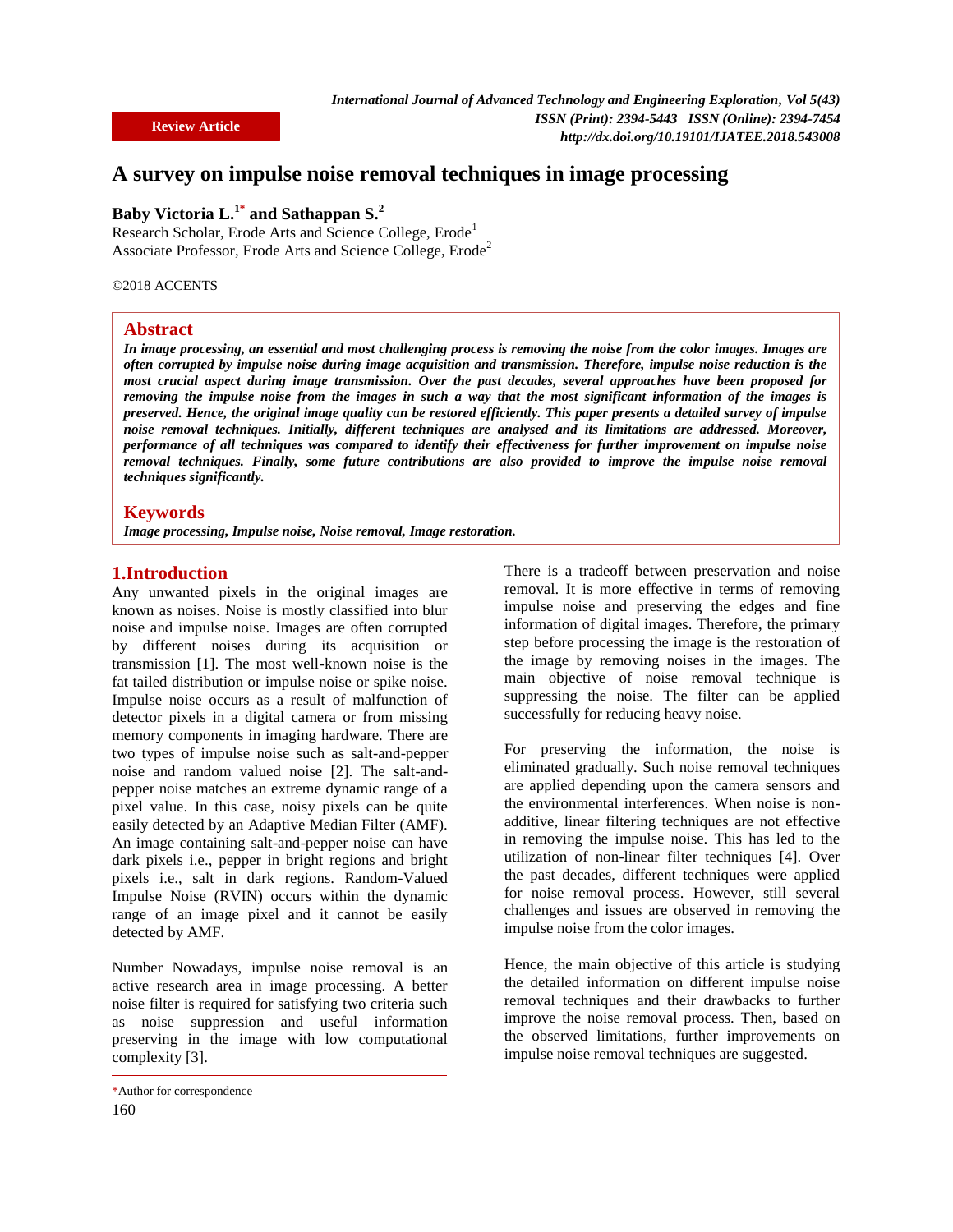## **2.Survey on impulse noise removal techniques**

A novel and unique principle of adaptive dual threshold median filter [5] was proposed for detecting a random valued impulse noise. In this method, the thresholds were computed by averaging process and a brilliant quality of recovered image was provided by using simple Median (MED) filter which removes noise from the image. A weighted couple sparse representation model [6] was proposed for removing impulse noise. In this approach, the complicated relationships between the reconstructed and the noisy images were exploited for making the coding coefficients more suitable in order to recover the noise-free image. Additionally, the image pixels were classified into clear, slightly corrupted and heavily corrupted. Then, various data fidelity regularizations were applied to various pixels for further improving the denoising performance. Here, the dictionary was directly trained on the noisy raw data through addressing a weighted rank-one minimization problem.

A low-rank prior in small oriented noise-free image patches was introduced for removing impulse noise [7]. A low-rank matrix approximation was significant for preserving the texture information in the optimally oriented path by considering an oriented patch as a matrix. According to this prior, a singlepatch method was proposed within a generalized joint low-rank and sparse matrix recovery method for simultaneously detecting and removing nonpointwise random-valued impulse noise. A weighting matrix was integrated for encoding an initial estimate of the spatial noise distributions. An accelerated proximal gradient method was adopted for estimating the optimal noise-free image patches.

A novel denoising scheme was proposed [8] in which all noisy pixels were mutually restored through nonuniform sampling and supervised piecewise autoregressive modelling based super-resolution. In this framework, the noisy pixels were equally estimated in groups by solving a well-designed optimization issue in which image structure feature was assumed as a significant limitation. Another objective was that piecewise autoregressive model was not only adopted but also designed therefore all noise-free pixels can be utilized for supervising the model training and optimization issue solving for achieving higher accuracy.

A blind compressed sensing (BCS) technique was proposed [9] to eliminate sparse impulse noise from hyper-spectral images and also deal with the spatial redundancy and spectral correlation of such images by using individual dictionaries. Initially, the issues of denoising hyper-spectral images while they were corrupted by impulse noise were investigated. To overcome such issues, BCS was proposed such that it empirically learns the spatial and spectral sparsifying dictionaries during image denoising.

Localised rank-ordered differences vector filter [10] was proposed for suppression of high-density impulse noise in color images. This method was proposed based on an impulsive noise detector for greyscale images that has been adapted in a localized fashion using geometric information for processing color images. According to this statistic, a filtering between the identity and a non-linear vector filter was proposed. By using this method, each pixel was checked for whether it was noisy or not based on the fixed window mask size for all ratio noise intensities. A finite number of sub-windows were defined which are utilized for removing impulsive noise while preserving fine information. Once a corrupted pixel was detected, a non-linear filtering was performed.

A two stage quaternion switching vector filter [11] was proposed for removing impulse noise in the color images. Initially, an effective color distance measure method was proposed by using quaternion representation. Then, the directional samples along with four directions were utilized by this filter according to the new color distance measure for classifying the image pixels into possible noisy and noise-free pixels. For possible noisy pixels, the idea of peer group was modified and extended to the directional samples for further detecting whether they were corrupted by impulse noise or not. Finally, a weighted vector median filter was performed only on the pixels that were identified as noisy.

A combination of adaptive vector median filter (VMF) and weighted mean filter was proposed [12] to remove high-density impulse noise from color images. In this approach, the noisy and non-noisy pixels were classified according to the non-causal linear prediction error. The adaptive VMF was processed over the noisy pixel where the window size was adapted based on the availability of high-quality pixels. On the other hand, a non-noisy pixel was substituted with the weighted mean of high-quality pixels of the processing window. A new edge preserving contextual model based image restoration technique [13] was proposed for images affected by impulse noise. This method consists of two processes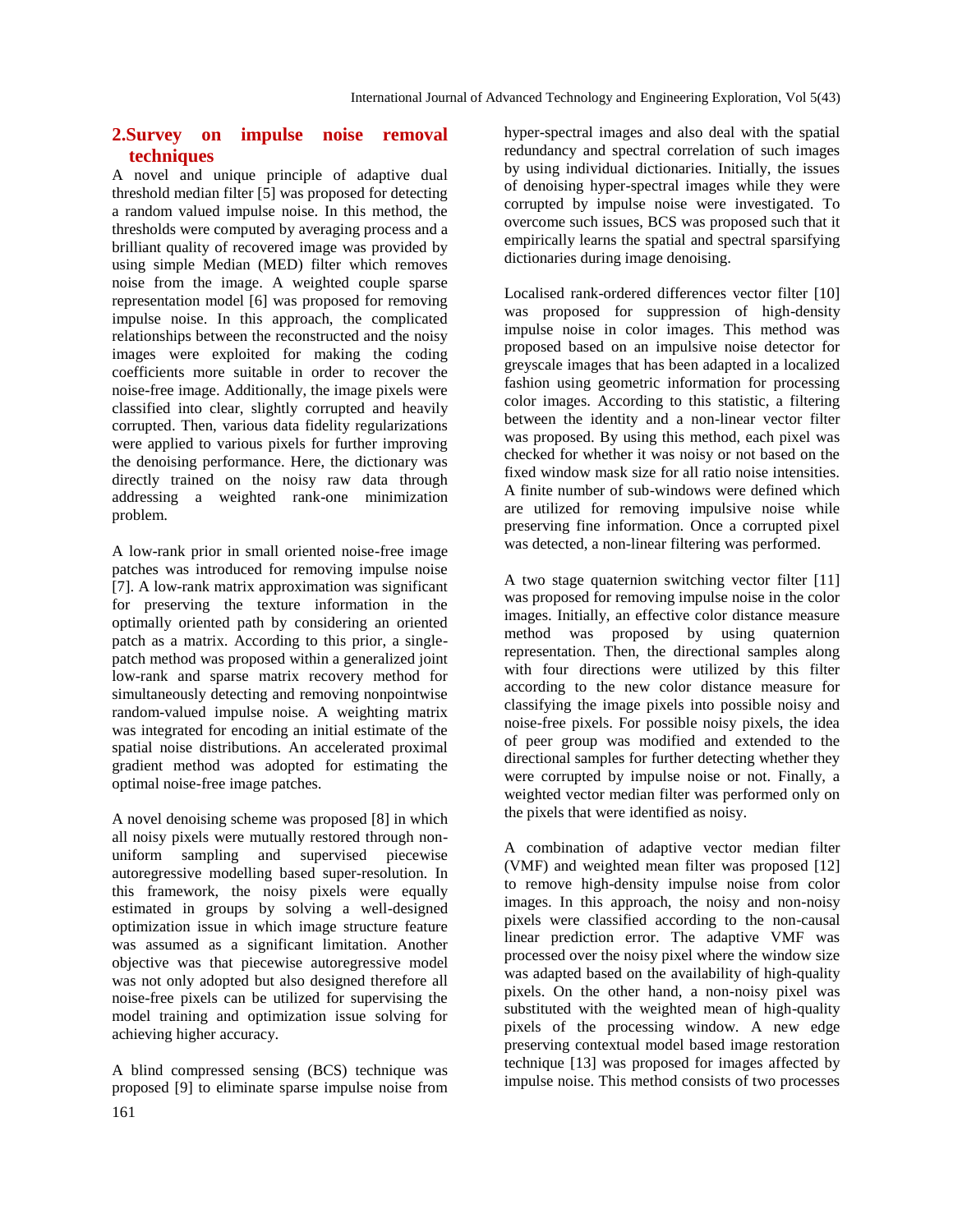such as identification of noisy pixels and restoration of the original image. Initially, an absolute directional difference of the neighborhood pixels was followed for identifying the pixels those were affected by impulse noise. Also, an edge preserving contextual model was proposed for restoring the identified noisy pixels. Here, the parameters of the contextual window were obtained by using a Gaussian kernel. This approach was depending on the context model of the noise-free pixels in the selected window.

A fast non-locally centralized sparse representation (FNCSR) algorithm [14] was proposed for image denoising. In this algorithm, a dictionary for each image was obtained by using dictionary learning approach such as k-means and principal component analysis (PCA). After that, Peak Signal-to-Noise Ratio (PSNR) index was applied for assessing the image quality of the reconstructed images based on such dictionaries. Moreover, quality-aware features and support vector machine (SVM) were employed for constructing a fast noise level estimator (NLE) to estimate the noise level from a single noisy image. According to the estimate noise level, the parameters such as search window and search step were selected automatically.

Sparse and low-rank decomposition of Hankel structured matrix [15] was proposed for impulse noise removal. This approach was proposed based on the annihilating filter-based low-rank Hankel matrix (ALOHA). Thus, it was known as robust ALOHA according to the observation that an image corrupted with the impulse noise can be modeled as sparse components whereas underlying image can be modeled using a low-rank Hankel structured matrix. The sparse and low-rank matrix decomposition problem was solved by alternating direction technique of multiplier approach including initial factorized matrices coming from a low-rank matrixfitting algorithm. This algorithm was applied in a patch-by-patch fashion for adapting the local image statistics that have different spectral distributions.

This section illustrates an overview of merits and demerits of different impulse noise removal techniques whose functional scenarios are discussed in above section. Through the literature survey on impulse noise removal techniques, the following limitations are observed.

- When number of uncorrupted pixels was zero, the size of filtering window was considered as inadequate by using improved boundary discriminative noise detection (BDND) algorithm.
- In some cases, noise-free pixels were detected as corrupted pixels and the quality of performance was image dependent.
- Computational complexity and time edge preserving method must be maintained at lower level for preserving the edge information and removing the noise at high density levels.
- Weighted couple sparse representation model requires additional non-local self-similarity priors to preserve more information of image and texture which improves the output image quality.
- The original patches were over-smoothened by low-rank prior in small oriented noise-free image patches and only low level information in the images was considered.
- The computation complexity of non-uniform sampling and autoregressive modelling, two stage quaternion switching vector filter and CAVMFWMF was high.
- Reconstruction error of BCS method was high. As well, noisy pixels were considered for preserving the original images using LRODF method.
- Computational feasibility of FNCSR algorithm was limited.
- Moreover, sparse and low-rank decomposition of Hankel structured matrix requires an automatic optimal patch size selection method for filtering process.

From the following *Table 1*, the most challenging issues in impulse noise removal techniques are observed and an ideal solution is identified to overcome those issues in image processing.

## **3.Discussions**

**Table 1** Comparison of different impulse noise removal techniques (Considering lena image)

| Ref.           | <b>Methods</b>          | <b>Merits</b>               | <b>Demerits</b>                                | <b>Performance metrics</b> |
|----------------|-------------------------|-----------------------------|------------------------------------------------|----------------------------|
| N <sub>0</sub> |                         |                             |                                                |                            |
| $[5]$          | Adaptive dual threshold | Better PSNR.                | Quality of performance was                     | (Noise Density= $10\%$ )   |
|                | median filter           |                             | image dependent.                               | $PSNR = 41.02dB$           |
| [6]            | Weighted couple sparse  | Better performance in noise | Requires an integration of non-                | (Noise Density= $30\%$ ):  |
|                | representation model    | reduction.                  | local self-similarity priors for PSNR=34.26dB, |                            |
|                |                         |                             | preserving more image and Structural           | Similarity                 |
|                |                         |                             | texture information to obtain                  | Metric<br>Index            |
|                |                         |                             | the higher quality outputs.                    | $(SSIM)=0.9442$            |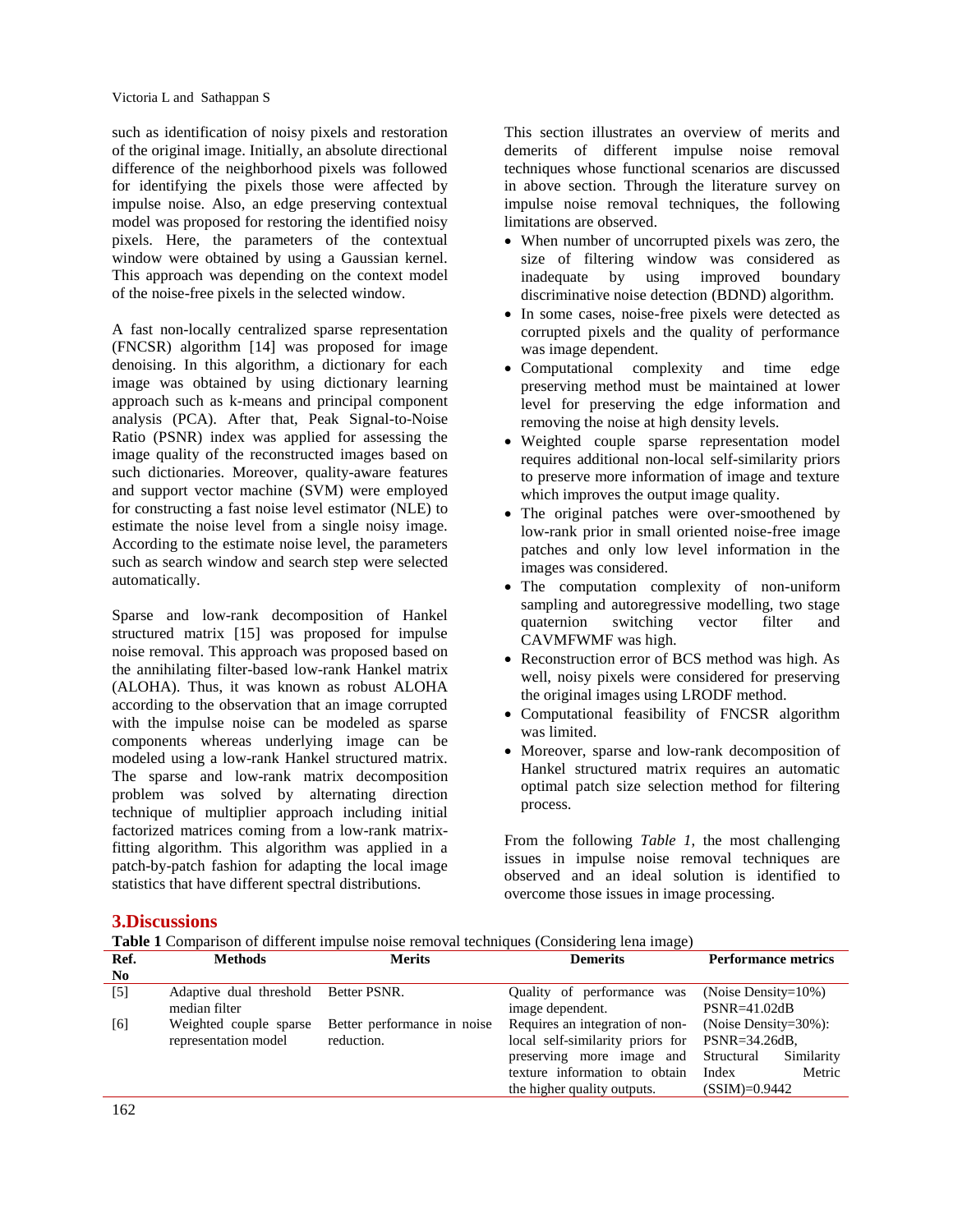International Journal of Advanced Technology and Engineering Exploration, Vol 5(43)

| Ref.<br>N <sub>o</sub> | <b>Methods</b>                                                                                                                                 | <b>Merits</b>                                                                                                                                        | <b>Demerits</b>                                                                                                                        | <b>Performance metrics</b>                                                                                                                                                          |
|------------------------|------------------------------------------------------------------------------------------------------------------------------------------------|------------------------------------------------------------------------------------------------------------------------------------------------------|----------------------------------------------------------------------------------------------------------------------------------------|-------------------------------------------------------------------------------------------------------------------------------------------------------------------------------------|
| $[7]$                  | Low-rank prior in small<br>noise-free<br>oriented<br>for<br>image<br>patches<br>nonpointwise<br>impulse<br>noise removal                       | Better performance in noise<br>removal.                                                                                                              | Inevitably<br>over-smooth<br>the<br>original patches and it does not<br>consider<br>any<br>high<br>level<br>information in the images. | (Mixed sizes from $1\times1$<br>to $3\times3$ :<br>PSNR=30.58dB                                                                                                                     |
| [8]                    | Non-uniform<br>sampling<br>autoregressive<br>and<br>modelling based super-<br>resolution<br>for<br>high<br>quality impulse<br>noise<br>removal | High restoration accuracy<br>and efficiently removing the<br>detected<br>impulse<br>noises<br>when image edges<br>and<br>information were preserved. | Computational complexity was<br>very high.                                                                                             | (Noise Density=70%):<br>PSNR=32.08dB,<br>SSIM=0.9744<br>CPU time=4.3sec                                                                                                             |
| $[9]$                  | BCS technique<br>based<br>impulse denoising                                                                                                    | be<br>used<br>for<br>It<br>can<br>reconstructing hyperspectral<br>images from compressive<br>measurements<br>in<br>the<br>presence of impulse noise. | Reconstruction error was high.                                                                                                         | <b>WDC</b><br>mall<br>image<br>(Noise Density=10%):<br>PSNR=55.24dB                                                                                                                 |
| $[10]$                 | <b>LRODF</b><br>high-<br>based<br>quality<br>impulse<br>noise<br>removal                                                                       | Robust to noise, easy to<br>implement.                                                                                                               | A group of noisy pixels were<br>assumed as information to<br>preserve during removal of<br>impulse noise.                              | (Noise Density= $10\%$ ):<br>PSNR=38.77dB<br>Normalized<br>Color<br>Difference<br>$(NCD)=0.46\times10^2$ ,<br>Color Multiscale SSIM<br>$(CMSSIM)=0.999$                             |
| $[11]$                 | Two stage quaternion<br>switching vector filter<br>for<br>impulse<br>noise<br>removal                                                          | It can detect noisy pixels on<br>gradient edges.                                                                                                     | Computational complexity was<br>high.                                                                                                  | (Noise Density=10%):<br>PSNR=34.16dB,<br>Mean Absolute Error<br>$(MAE)=1.61,$<br>$NCD = 0.0143$ ,<br>Feature Similarity Index<br>Metric (FSIM)=0.9919                               |
| $[12]$                 | CAVMFWMF for high-<br>density impulse noise<br>removal                                                                                         | Better performance for both<br>low and high-density of<br>impulse noise.                                                                             | Computational<br>complexity<br>during detection process was<br>high.                                                                   | (Noise Density=10%):<br>PSNR=42.27dB,<br>$SSIM=0.883$ ,<br>FSIM=0.9983,<br>CMSSIM=0.9988                                                                                            |
| $[13]$                 | Edge<br>preserving<br>contextual model                                                                                                         | Better denoising ability.                                                                                                                            | Computational time was high.                                                                                                           | (Noise Density=40%)<br>PSNR=34.91,<br>Mean SSIM=0.93,<br>Non-Shifted Edge Ratio<br>$(NSER)=0.61,$<br>Correlation<br>Factor<br>$(CF)=0.996,$<br>Computational<br>time=275.09 seconds |
| $[14]$                 | FNCSR algorithm                                                                                                                                | High<br>computational<br>efficiency.                                                                                                                 | Computational feasibility was<br>limited.                                                                                              | (Noise level=5)<br>Running<br>$time = 35.92 seconds,$<br>PSNR=38.55dB,<br>SSIM=0.9433                                                                                               |
| $[15]$                 | low-rank<br>Sparse<br>and<br>decomposition of Hankel<br>structured matrix<br>for<br>impulse noise removal                                      | High robust to noise.                                                                                                                                | requires<br>It<br>an<br>automatic<br>selection of optimal patch size<br>for filtering process.                                         | (Noise Density= $10\%$ ):<br>$PSNR = 38.91dB$                                                                                                                                       |

### **4.Conclusion and future work**

In this article, a detailed survey on impulse noise removal techniques in image processing was

presented. It is obvious all researchers have tried in different techniques for removing the impulse noise from color images to achieve better results than the other filtering-based noise removal techniques. Based